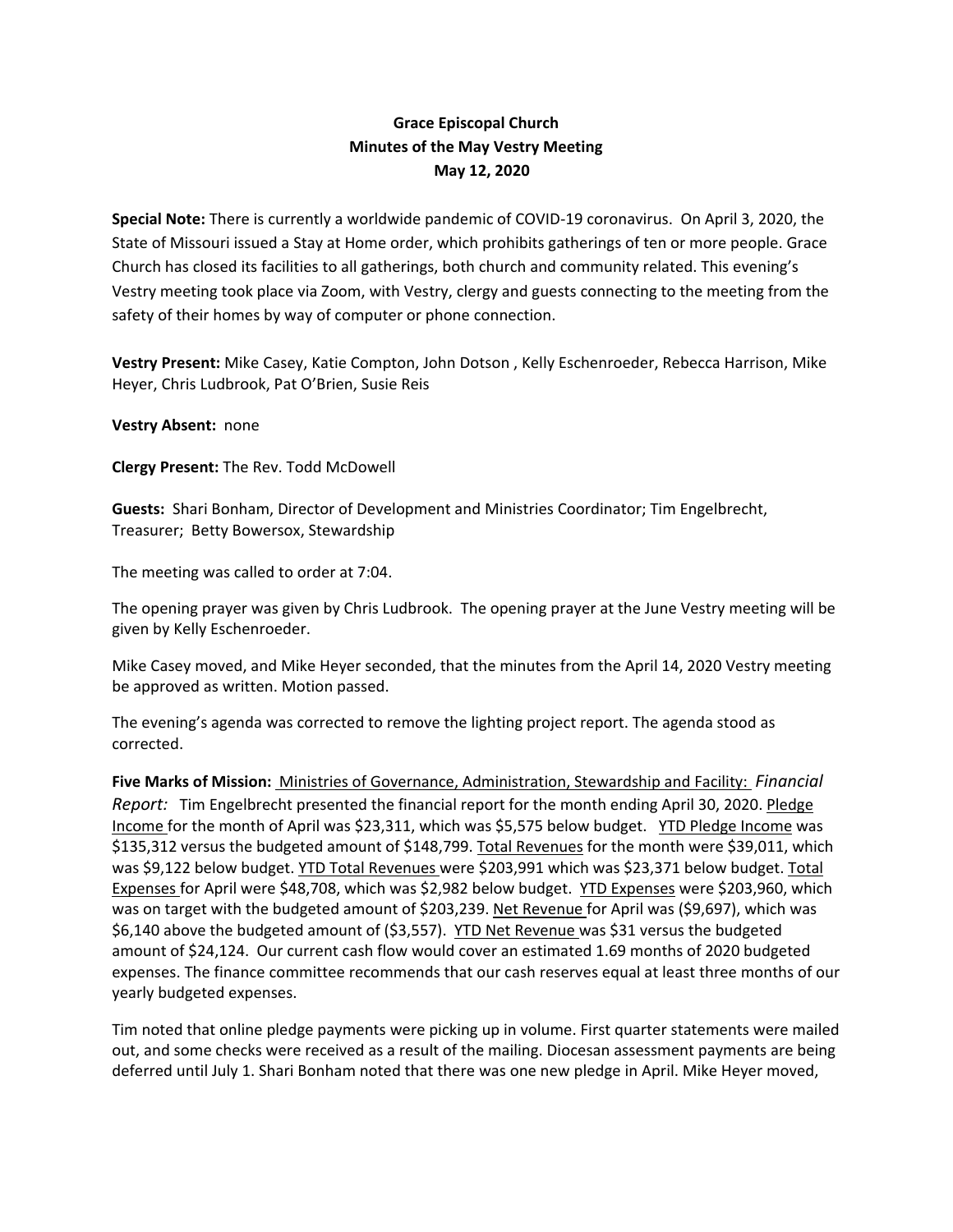and John Dotson seconded, that the financial report for the month ending April 30, 2020 be received. Motion passed.

*Paycheck Protection Plan (PPP):* Tim provided the Vestry with financial analysis and documentation of meetings regarding the Paycheck Protection Plan loan. Federal regulations have not been finalized, so good documentation is necessary should additional requirements arise. Grace received \$53,768.0 on April 23. It is estimated that \$49,622.86 will be eligible to qualify for loan forgiveness. The Executive Committee is keeping up to date on the PPP program via online seminars. Father Todd extended thanks to Tim Engelbrecht, Mike Heyer, and Dick Entenmann for the time they have spent on the PPP loan.

Tim noted that there will be two new lines on the May financial report – a line under income to show the PPP money coming in, and a line under expenses for extras costs associated with COVID‐19 which were not budgeted for.

*Outreach Status:* The budget for Plate Offering (cash in the collection plate) is \$7,000.00. Money from Plate Offering, along with an allocation from the Legacy Fund – Outreach account, fund the Outreach budget. The total 2020 budget for Outreach is \$9,677.00. Since church is not in session, the Plate Offering budget is currently under budget. The Outreach Committee has disbursed \$5,233.00 so far in 2020. Tim will work with Outreach chairs Vince and Michele Nicosia to discuss timing of future disbursements.

Trinity Hot Lunch has asked that Grace increase the amount of food brought to Trinity on the 2<sup>nd</sup> Sunday of each month. Some of the meals will be set aside to be distributed on the Tuesday following Grace's assigned Sunday. An additional \$100.00 per month will need to be added to the Trinity Hot Lunch budget through the end of the year to cover the cost of additional food.

*Painting Project/ Insurance Proceeds:* A portion of the proceeds from an insurance claim made years ago for water damage in various parts of the church was set aside until the time came that it made sense to mitigate water damage to the nave ceiling, which was the result of a leaking window. The recent nave painting project included sealing the leaking window and treating the water stain so it is less noticeable. Those repairs added to the cost of the painting project. Mike Heyer moved, and Rebecca Harrison seconded, that the \$14,450.96 set aside from an insurance claim be used to pay for additional costs associated with the nave painting project. Motion passed.

Proclaim the Good News: *Worship, Music:* Father Todd explained the process of getting ready to re‐ open church. The earliest possible date to reopen is June 7. The final decision on when churches will be allowed to reopen will be made by the Diocese of Missouri. The Diocese has issued requirements that must be met by individual churches, and individual churches must submit plans to the Diocese demonstrating how those requirements will be met before they can reopen. Masks will be required, and certain pews will be roped off to allow for proper social distancing. Communion will consist only of the host, and will be distributed by priests standing at the front of the center aisle. Choirs will not sing, but a cantor will be present. Prayer books, hymnals and Bibles have been removed from the pews. Proper disinfecting protocols will be followed throughout the building. Services will be live streamed for those who choose to stay home. Father Todd noted that procedures will change as requirements change.

Teach, Baptize and Nurture New Believers: *Invite, Welcome, Connect* : Shari Bonham reported that she and Lyn Ballard will take part in a Zoom conference put on by the Consortium of Endowed Episcopal Parishes (CEEP) on June 1.

Respond to Human Need, Seek to Transform Unjust Structures: *Outreach Programs, Activities:* Sue Nixon reported that Kirk Care will take part in a community food giveaway in the Meacham Park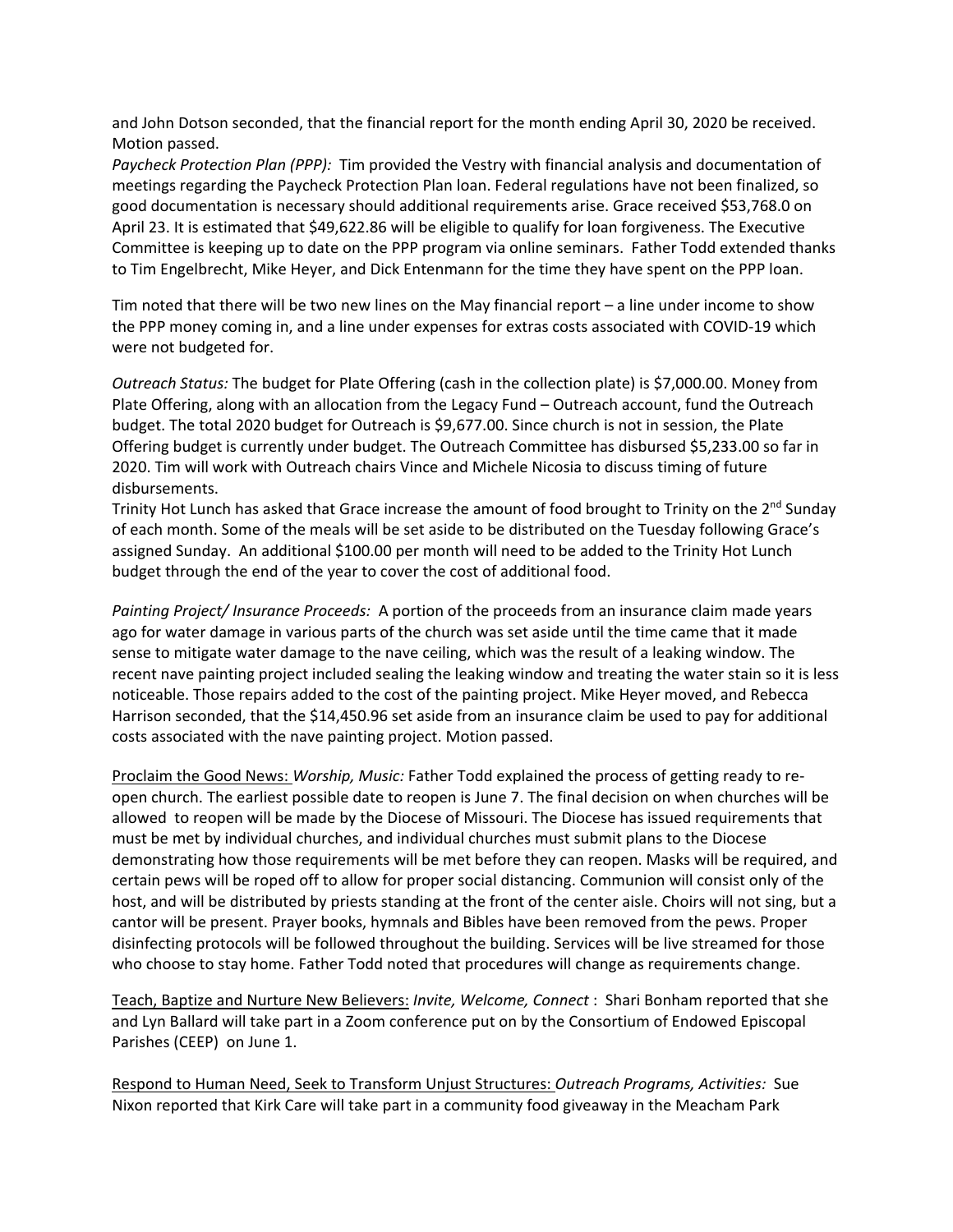neighborhood on May 13. Confirmands from Grace will help pack non‐perishable items provided by Kirk Care. The St Louis Area Food Bank will provide perishable items.

**Junior Warden Report**: Junior Warden Rebecca Harrison reported that the inside of the church has been sterilized. The lawn service is mowing the grass every two to three weeks.

**Senior Warden Report:** *Personal Calls:* Senior Warden Mike Heyer thanks Vestry members for making calls to parishioners last month, and asked them to make another round of calls. *Missioner Donation:* At the April Vestry meeting, Mike indicated that, since the mission trip was cancelled, the customary donation amounts for the host church and Habitat for Humanity would be given to Kirk Care. Mike recently learned that the Bishop of Missouri has started a matching fund to be used for grants for food ministries in the Diocese, and thought it would be fitting to donate the money to the Bishop's fund instead of Kirk Care. Father Todd noted that he will be writing a letter to the Bishop, and will make sure that the Bishop knows that Kirk Care is an important resource for residents who live in the Kirk wood School District area.

**Report of the Rector:** Father Todd asked Vestry members to help parishioners remember to observe safe distance and to wear a mask when church resumes. Grace will be getting an electrostatic cleaner to disinfect the inside of the building. The disinfectant used is approved by the CDC as effective against COVID‐19. Coffee hour will resume with the reopening of church, but only beverages will be served. Referring to the Meacham Park food giveaway, Father Todd asked everyone to support Kirk Care and the Trinity food pantry and hot lunch program. Father Todd noted that the Trinity Hot Lunch program is continuing, but with a smaller number of volunteers, so exposure for all is decreased. The Vestry will meet in Albright Hall in June. Tables and chairs will be spaced to allow for safe distancing, and all will be required to wear a mask. Father Todd will propose a by-laws change to allow for alternatives to meeting at church for Vestry meetings. Changes to the by‐laws must take place in person at the regular meeting place.

The evenings meeting concluded with a reading of Compline.

Kelly Eschenroeder moved, and Mike Heyer seconded, that the meeting adjourn. Motion passed.

Meeting adjourned at 8:37.

Respectfully submitted

Sue Nixon Secretary of the Vestry